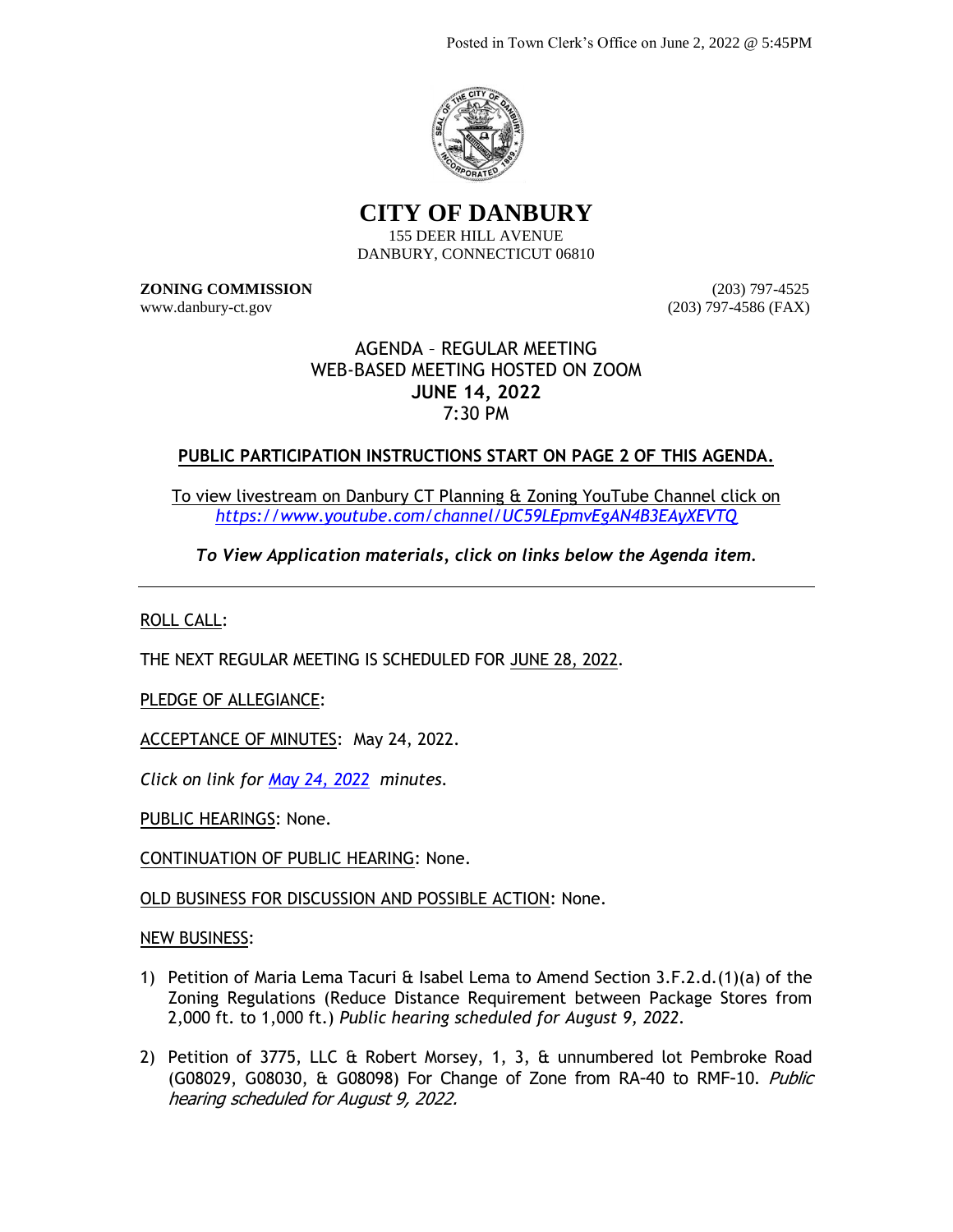CORRESPONDENCE: None.

#### OTHER MATTERS:

### FOR REFERENCE ONLY:

- 1) Petition of Sharon B. Calitro, Planning Director to Amend Section 10.J. of the Zoning Regulations. (Extend Temporary Moratorium on acceptance of applications, amendments, petitions and issuance of zoning approvals for or related to cannabis establishments for one year or upon future action of the Zoning Commission, whichever date comes first.) *Public hearing scheduled for July 12, 2022*.
- 2) Petition of Sharon B. Calitro, Planning Director to Amend Sections 2.B., 3.C.4.,5.A.2.b., 5.A.5., 5.B.2.b.,5.B.5., 6.A.2.b., 6.B.2.b., 8.C.4.c., 10.J., 11.B.2., 11.B.3 of the Zoning Regulations. (Amendments to clarify definitions of cannabis establishments, allow and regulate specific adult use cannabis establishments in specified zoning districts, establish a parking requirement, and prohibit issuance of variances for said cannabis uses.) *Public hearing scheduled for July 12, 2022.*

*Click on link to view [both petitions.](https://www.danbury-ct.gov/wp-content/uploads/2022/05/ZC-agenda-05.24.22-w-links.pdf)*

ADJOURNMENT:

# *Public Participation Instructions:*

**NOTE**: This meeting starts at 7:30 PM (US and Canada), PLEASE feel free to join early after 7:00 PM to test the audio and video connection.

Topic: Zoning Commission Meeting Time: Tuesday, June 14, 2022 @ 7:30 PM Eastern Time (US and Canada)

Join Zoom Meeting *<https://us02web.zoom.us/j/84628929119?pwd=NkhBaWZMY3JHZ1QwR0hTa2Y3WVNWZz09>*

Meeting ID: 846 2892 9119 Passcode: 679841 One tap mobile +13126266799,,84628929119#,,,,\*679841# US (Chicago) +19294362866,,84628929119#,,,,\*679841# US (New York)

Dial by your location +1 312 626 6799 US (Chicago) +1 929 436 2866 US (New York) +1 301 715 8592 US (Washington DC) +1 346 248 7799 US (Houston) +1 669 900 6833 US (San Jose) +1 253 215 8782 US (Tacoma)